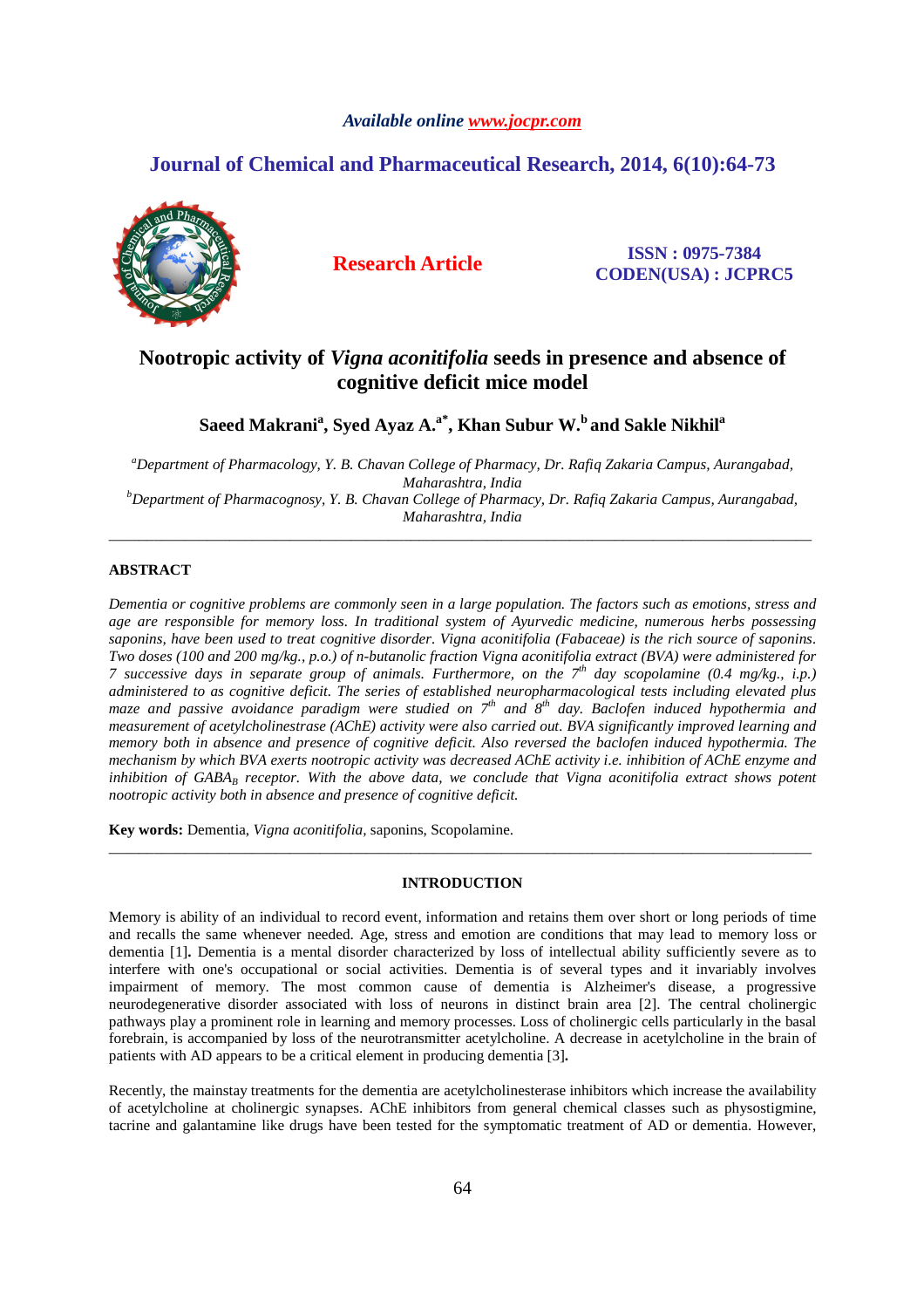because of certain severe limitations of these drugs like non selectivity, their limited efficacy, poor bioavailability, adverse cholinergic side effects in the periphery, narrow therapeutic ranges and hepatotoxicity are among the severe limitations to their therapeutic success [4]**.** Therefore, in recent years, there has been a phenomenal rise in the interest of scientific community to explore the pharmacological actions or to confirm the veracity of claims made about herbs in the official book of Ayurveda.

*\_\_\_\_\_\_\_\_\_\_\_\_\_\_\_\_\_\_\_\_\_\_\_\_\_\_\_\_\_\_\_\_\_\_\_\_\_\_\_\_\_\_\_\_\_\_\_\_\_\_\_\_\_\_\_\_\_\_\_\_\_\_\_\_\_\_\_\_\_\_\_\_\_\_\_\_\_\_*

Nootropics are the agents that enhance memory or cognition. They are drugs, supplements, nutraceuticals, and functional foods that are purported to improve mental functions such as cognition, memory, intelligence, motivation, attention, and concentration [5]. Several medicinal plants claimed to promote learning, memory and intelligence (nootropics). Plants like *Hypericum perforatum* [6], *Albizzia lebbeck* [7]*, Asparagus recemosus* [8]*, Tinospora cordifolia* [9], *Cissampelos pariera, Panax ginseng* as well as *Ocimum sanctum* [10] have been investigated for their effect on cognitive functions. Saponins from *B. monniera, P. ginseng* and *A. lebbeck* are active principles responsible for enhancing cognitive behavior in experimental animals. Since the seeds of *Vigna aconitifolia* (*Fabaceae)* are rich in saponins [11]. In the light of above information the present study was undertaken to investigate the effects of n-butanolic fraction of *Vigna aconitifolia* seeds (BVA) on cognitive functions activity in mice by using models like scopolamine induced amnesia, baclofen induced hypothermia and measurement of AChE activity.

## **EXPERIMENTAL SECTION**

#### **Collection of Plant materials**

The seeds of *Vigna aconitifolia* were collected from the plants in local area near Aurangabad, Maharashtra, India. Sample was authenticated at the Department of Botany, Dr. Babasaheb Ambedkar Marathwada University, Aurangabad (voucher specimen no. 0538).

## **Preparation of plant extracts**

#### *Isolation of saponins*

Saponins were isolated from dried seeds of *Vigna aconitifolia* as described by Pal et al [12]. Coarse powder of shade dried seeds of *Vigna aconitifolia* were defatted with petroleum ether (60–80<sup>0</sup>C) in Soxhlet's extractor. The marc was dried and again extracted with Ethanol in Soxhlet's extractor. The Ethanolic extract was evaporated to dryness in vacuum. The residue was suspended in water, extracted with ethyl acetate and n-butanol and the solution was evaporated to dryness in vaccum to provide ethyl acetate n-butanol and water soluble portions. The n-butanol soluble fraction was tested for the presence of saponins using haemolysis test and foam test.

#### **Experimental Animals**

Albino mice (20-22 g) of either sex were used in this study. Those animals were allowed to acclimatize to laboratory conditions for 10 days after their arrival. The animals were housed in groups of six under standard housing conditions. Animals were fasted overnight prior to drug administration and during the experiment. All experiments were carried out during the light period (08:00-16:00 h). The experimental protocol was approved by Institutional Animal Ethics Committee (IAEC) of Y.B. Chavan College of Pharmacy Aurangabad (Approval number-CPCSEA/IAEC/P'col -14/2011-12/38.constituted as per the direction of CPCSEA, under Ministry of Animal Welfare Division, Government of India, New Delhi, India.

## **Drugs preparation and administration**

Scopolamine (10 mg tablet/tab), baclofen (10 mg tablet/tab) and Piracetam (800 mg tablet/tab) is used as standard drug in this study. All drugs were dissolved in water. BVA extract was suspended in water by using span 80. Scopolamine, baclofen and piracetam were administered by intraperitoneal route and BVA was administered by oral route. All administered substances including BVA solutions and extract suspension were freshly prepared.

#### **Experimental protocol:**

All animals were randomly assigned to 8 groups ( $n = 6$  in each group). **Group I:** Vehicle treated (Normal control). **Group II:** Piracetam treated positive control (200mg/kg). **Group III:** Scopolamine treated (0.4mg/kg). **Group IV:** BVA treated (100 mg/kg). **Group V:** BVA treated (200mg/kg).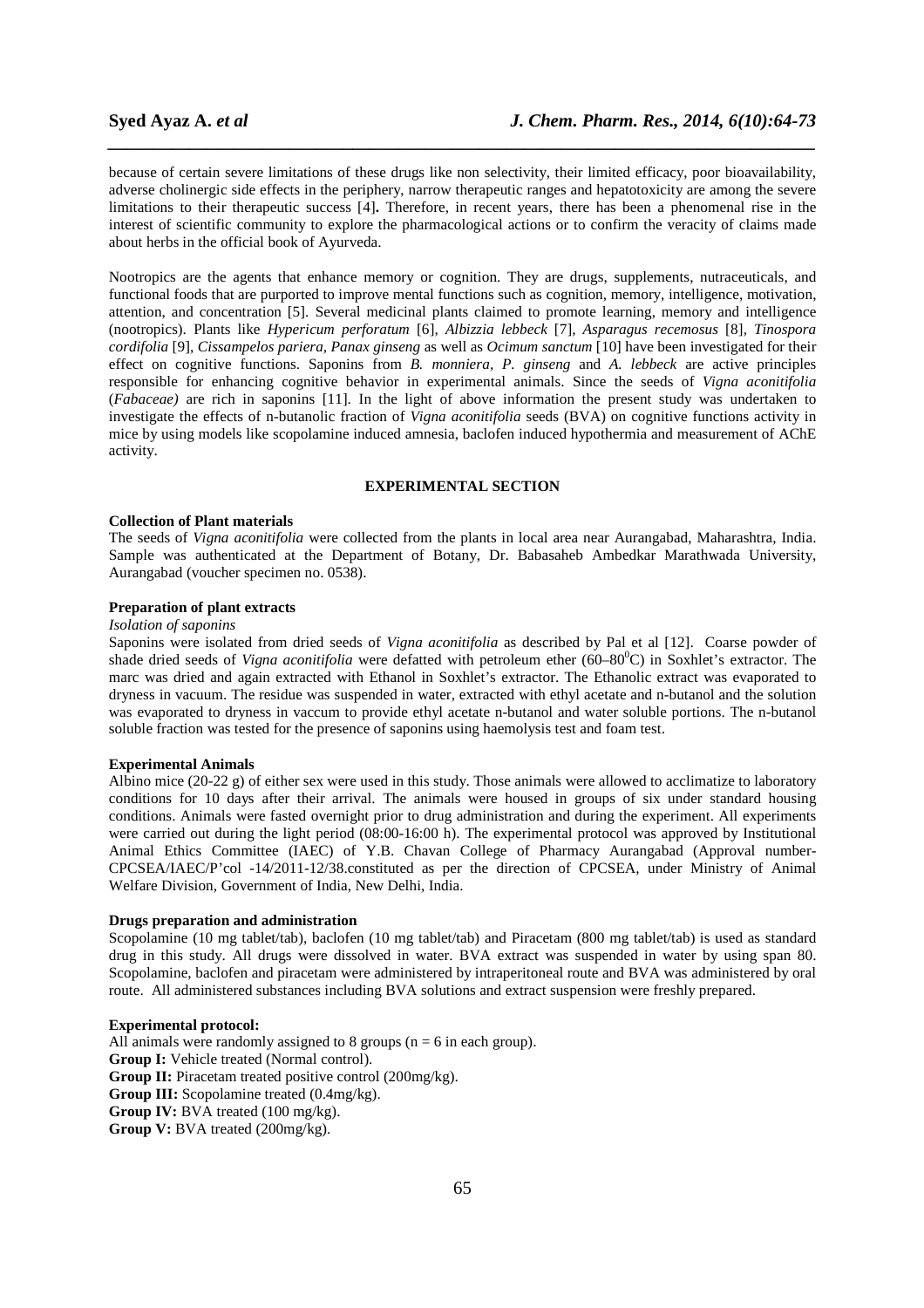**Group VI:** BVA *(*100 mg/kg + Scopolamine) treated. **Group VII:** BVA 200 mg/kg + Scopolamine) treated. **Group VIII:** (Piracetam 200 mg/kg + Scopolamine) treated.

BVA Extract was administered by oral route for 7 days.

### **Behaviors evaluation:**

The animals were divided into eight groups as mentioned earlier. The behavioral profiles were assessed for nootropic activity. Each animal was subjected to the following behavior task: (a) Elevated plus maze test (b) Passive avoidance paradigm.

*\_\_\_\_\_\_\_\_\_\_\_\_\_\_\_\_\_\_\_\_\_\_\_\_\_\_\_\_\_\_\_\_\_\_\_\_\_\_\_\_\_\_\_\_\_\_\_\_\_\_\_\_\_\_\_\_\_\_\_\_\_\_\_\_\_\_\_\_\_\_\_\_\_\_\_\_\_\_*

## **Elevated plus maze**

The Elevated plus maze (EPM) test is suggested to be a simple method for the evaluation of learning and memory in mice by measuring transfer latency. EPM served as exteroceptive behavioral model in which stimulus exist outside the body. An elevated plus maze consisting of two open arms (16cm x 5 cm) and two enclosed arms (16cm x 5cm x12 cm) were connected to give the apparatus a plus sign appearance was used. The arms extended from central platform (5cm x 5cm) and maze was elevated to the height of 25 cm. from the floor. On the first the day ( $7<sup>th</sup>$  day of drug treatment), each mouse was placed at the end of open arm, facing away from central platform. Transfer latency (TL) was taken as the time taken by the mouse to move into any one of the covered arms with all its four legs. TL was recorded on the first day for the each animal. The mouse was allowed to explore the maze for another 2 min. and returned to its home cage. Retention of this learned task was examined 24 h after the first day trial (i.e.  $8<sup>th</sup>$  day of drug treatment).

## **Passive shock avoidance test**

The nootropic activity was assessed using passive shock avoidance paradigm. Passive avoidance behavior based on negative reinforcement was used to examine the long-term memory. The apparatus consisted of a box (27 X 27 X 27 cm) having three walls of wood and one wall of Plexiglas, featuring a grid floor (3 mm stainless steel rods set 8 mm apart), with a wooden platform (10 X 7 X 1.7 cm) in the center of the grid floor. The box was illuminated with a 15 W bulb during the experimental period. Electric shock (20V AC) was delivered to the grid floor. On the first day( $7<sup>th</sup>$ day of drug treatment), The mouse was placed on the elevated platform, i.e. the shock free zone (SFZ), and the step down latency (SDL) was noted on the first day for each animal. Retention of this learned task was examined 24 h after the first day trial (i.e.  $8<sup>th</sup>$  day of drug treatment).

## **Baclofen-induced hypothermia**

It is established that  $GABA_B$  receptor function influences cognitive performance in the mammalian brain [13]. Baclofen-induced hypothermia model was used to assess the effect of drugs influencing GABA mediated behaviors [14].

### **Experimental protocol**

Two groups of mice were used, **Group I:** vehicle + baclofen treated (Control)**, Group II:** BVA + Baclofen treated. Comprising of six animals in each groups were used in this study. BVA (100mg/kg) was administered and after 30 min baclofen (10mg/kg) was administered and rectal temperature was recorded using telethermometer after every 30 min interval till 180 min.

#### **Estimation Acetylcholinesterase**

On day ninth day, all mice were quickly decapitated by guillotine and brain was isolated from the skull immediately. The whole brain AChE inhibitory activity of extract was measured as described Ellman [15]. It is proposed that the prefrontal cortex, hippocampus and hypothalamus are important regions of brain involved in processing of memory and they are rich in cholinergic neurons. Briefly, the whole brain is homogenized in ice cold 0.1 M phosphate buffer (pH 8.0) using Remi cooling homogenizer. The homogenates were centrifuged at 10,000 rpm for 20 min at  $4^{\circ}$ C, and supernatant was used as a source of enzyme in AChE assay. The total acetyl cholinesterase activity in the aliquot of the homogenate was estimated. The aliquot  $(0.3ml)$  was mixed with phosphate buffer  $(2.6ml)$  (pH 8.0). To this, the substrate acetylthiocholine iodide and dithiobisnitrobenzoic acid (DTNB) reagent were added. Acetylthiocholine iodide was hydrolyzed to thiocholine and acetate by AChE. Thiocholine react with DTNB reagent to produce a yellow color. The rate of formation of thiocholine from acetylcholine iodide in the presence of tissue cholinesterase was measured using a spectrophotometer. The rate of color development is the measure of the AChE activity.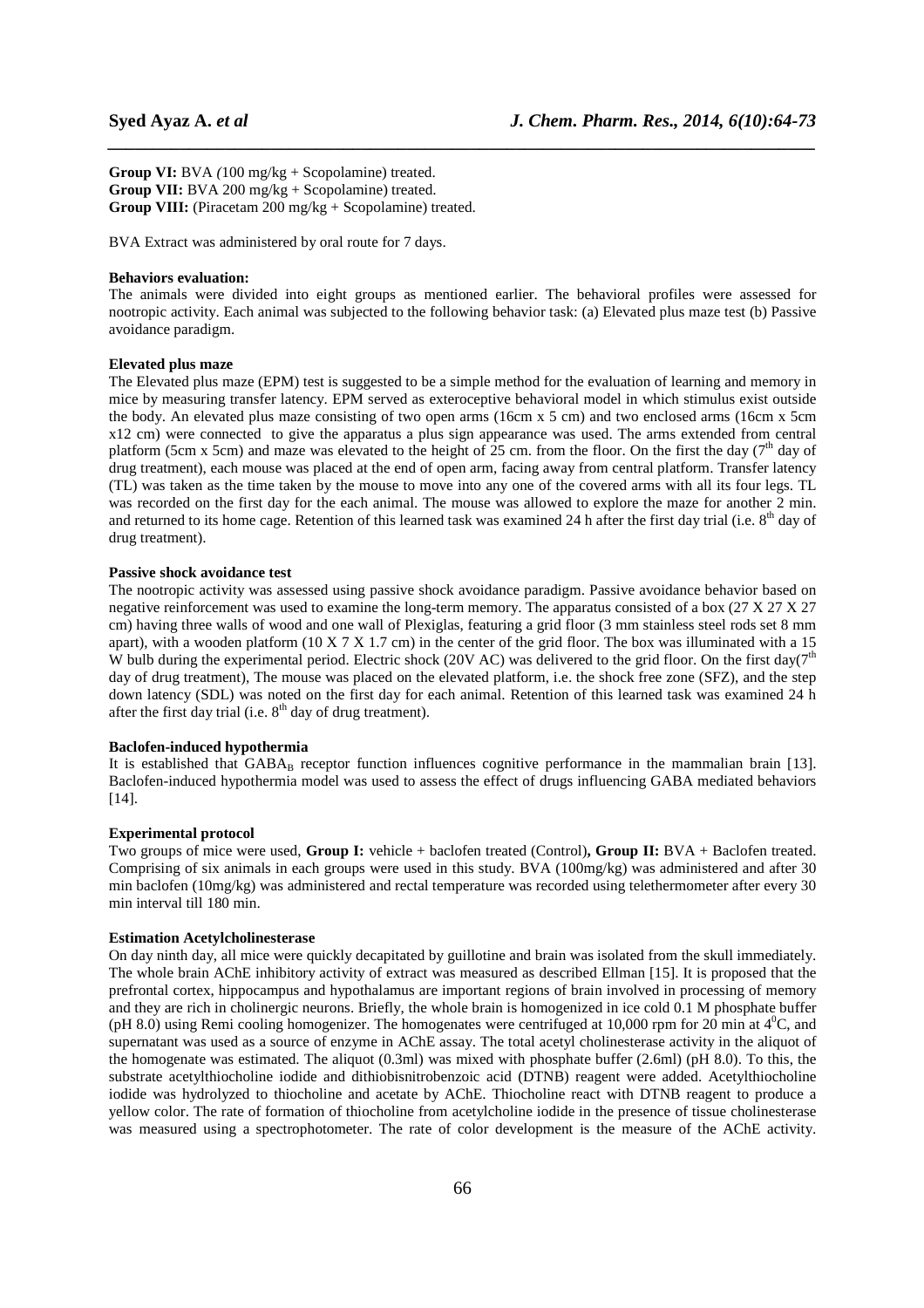Change in absorbance per minute of the sample was read at 412 nm. The enzyme activity is expressed as the 'n' moles of substrate hydrolyzed/min/mg of protein. The protein contents in the brain sample homogenates were determined using Lowry method [16].

*\_\_\_\_\_\_\_\_\_\_\_\_\_\_\_\_\_\_\_\_\_\_\_\_\_\_\_\_\_\_\_\_\_\_\_\_\_\_\_\_\_\_\_\_\_\_\_\_\_\_\_\_\_\_\_\_\_\_\_\_\_\_\_\_\_\_\_\_\_\_\_\_\_\_\_\_\_\_*

#### **Statistical analysis**

All the results were expressed as mean  $\pm$  standard error (SEM). Data were analyzed using one-way ANOVA followed by Dunnett's test and Tukey test. *p*<0.001 and *p*<0.05 were considered as statistically significant.

## **RESULTS**

#### **Elevated Plus Maze (In absence of cognitive deficit)**

Transfer latency (TL) of the first day (on seventh day of the drug treatment) reflected acquisition or learning of information. Whereas TL of next day  $(2^{nd}$  day or  $8^{th}$  day of drug treatment) reflected retention of information or memory. Mice treated orally with 100mg/kg and 200mg/kg of BVA showed remarkable reduction (p<0.01) in TL of 7<sup>th</sup> and 8<sup>th</sup> day, indicating significant improvement in learning and memory. Piracetam (used as standard) at the dose of 200mg/kg, i.p. also improved learning and memory in mice.

## **Elevated Plus Maze (In presence of cognitive deficit)**

Transfer latency (TL) of the first day (on seventh day of the drug treatment) reflected acquisition or learning of information. Scopolamine hydrobromide (0.4mg/kg, i.p.) injected before training significantly increased (p<0.001) TL on days seven and eight indicating impairment in learning and memory. BVA at the higher dose (200mg/kg, p.o. for 7 successive days) successfully reversed memory deficit induced by scopolamine. Piracetam (standard) at the dose of 200mg/kg, i.p. also reversed the amnesia induced by SCOPOLAMINE.

## **Passive Avoidance Test (In absence of cognitive deficit)**

Step-down latency (SDL) of second day (eighth day of the drug treatment) reflected the long term memory of animals. BVA at the doses of 100mg/kg and 200mg/kg administered orally for seven days markedly  $(p<0.01)$ increased SDL as compared to the control group. Piracetam (200mg/kg, i.p.) treated group of mice for seven successive days showed improvement  $(p<0.01)$  in memory of mice.

# **Passive Avoidance Test (In presence of cognitive deficit)**

Step-down latency (SDL) of second day (eighth day of the drug treatment) reflected the long term memory of animals. Scopolamine (0.4mg/kg, i.p.) significantly decreased SDL as compared to control group, indicating impairment of memory (amnesia or cognitive deficit). BVA (100mg/kg and 200mg/kg, p.o.) administered for 7 successive days significantly reversed amnesia induced by scopolamine. Piracetam (200mg/kg, i.p.) treated group significantly reversed the amnesia induced by scopolamine.

## **Baclofen induced hypothermia in mice**

Baclofen produced fall in rectal temperature from  $35.58 \pm 0.03^{\circ}$  C to  $32.87 \pm 0.22$  at 120 min. The peak hypothermic effect was observed 120 min after baclofen in the vehicle treated group. Pre treatment with BVA (100 mg/kg) significantly  $(p<0.01)$  inhibited the hypothermic activity of baclofen.

### **Effect of BVA on whole brain acetylcholinesterase level**

Both the doses of BVA (100mg/kg and 200mg/kg) showed remarkable reduction in the whole brain AChE activity as compared to control group. Piracetam (Used as standard) at the dose of 200mg/kg, i.p., also reduced AChE activity in whole mice brain.

## **Effect of BVA on whole brain acetylcholinesterase level in presence of scopolamine**

The whole brain AChE activity with Scopolamine (0.4mg/kg, i.p.) demonstrated significant rise in AChE activity as compared to control. BVA (100 and 200 mg/kg, p.o.) significantly ( $p<0.001$ ) reversed the effect of scopolamine on whole mice brain and lowered the AChE activity. Piracetam (used as standard) at the dose of 200mg/kg, i.p. also counteract the effect of scopolamine on AChE, which facilitate the normal learning and memory processes.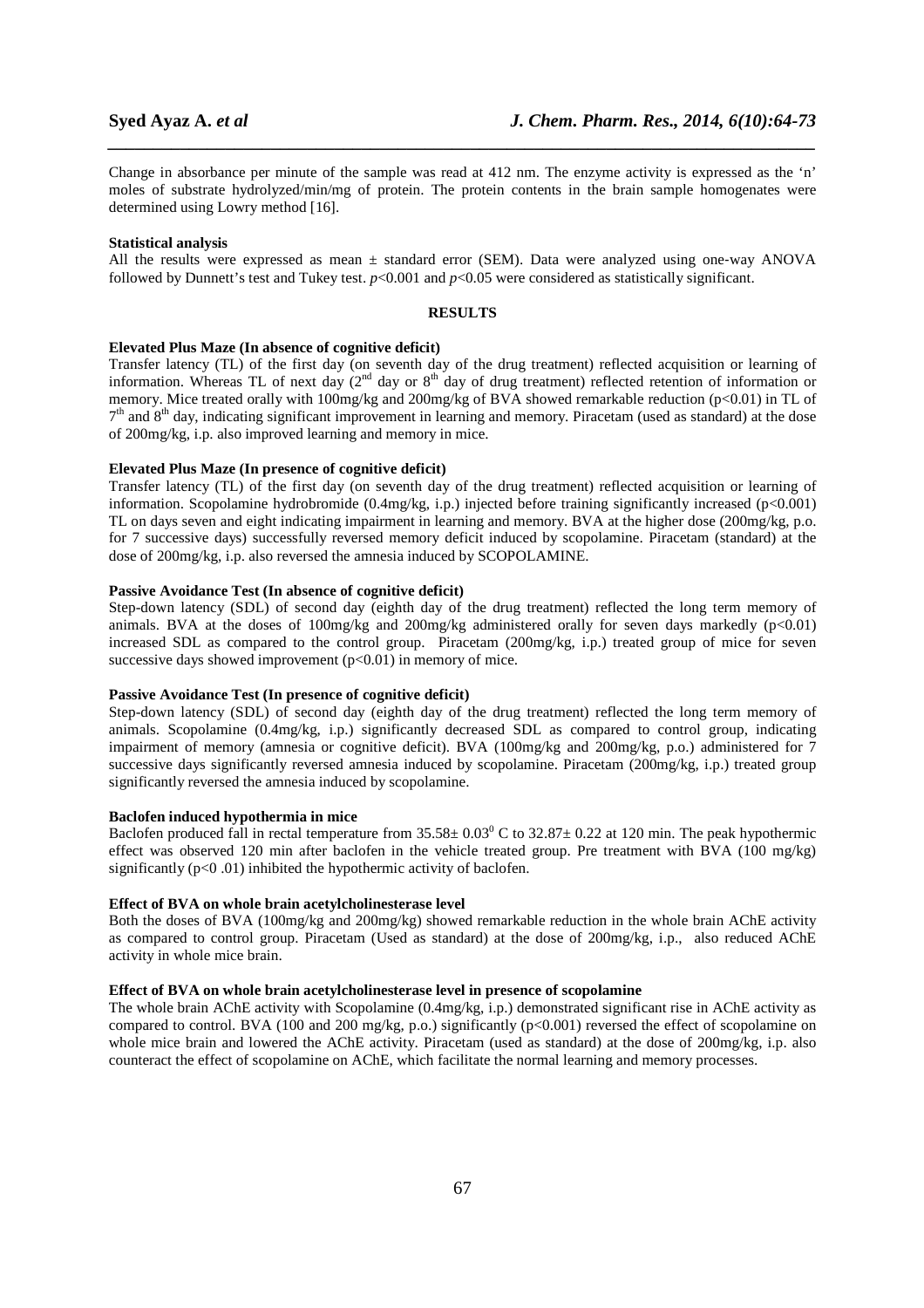

**Fig. 1: Effect of n n-butanolic fraction of** *Vigna aconitifolia* **(BVA) on transfer latency latency. n = 5; values are presented as ± mean S.E.M.** 



**Fig. 2: Effect of n-butanolic fraction of** *Vigna aconitifolia* **(BVA) on transfer latency. n = 5; values are presented as mean ± S.E.M.**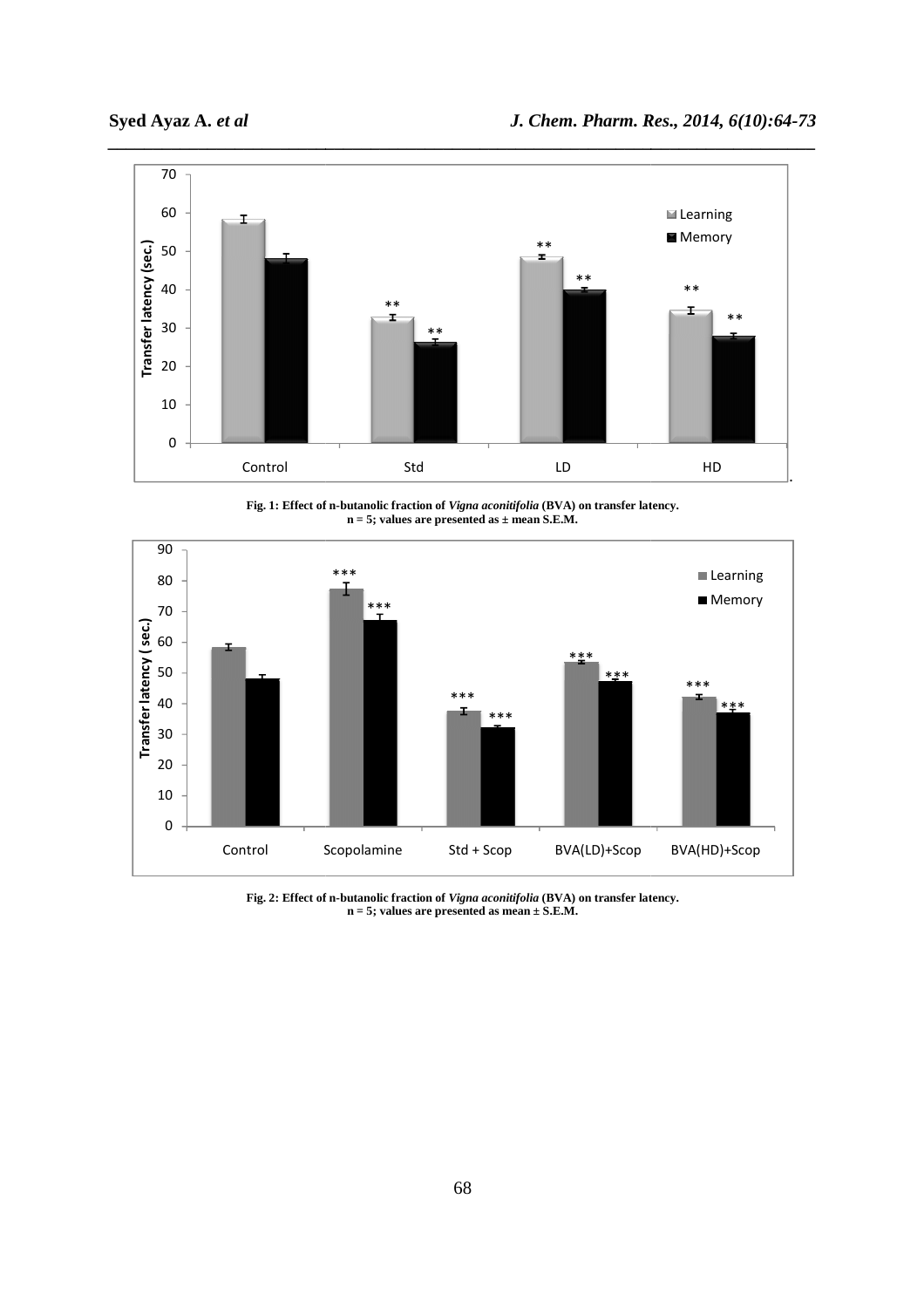

**Fig. 3: Effect of of n n-butanolic fraction of** *Vigna aconitifolia* **(BVA) on Step down latency n = 5; values are presented as mean ± S.E.M. latency.** 



**Fig. 4: Effect of n-butanolic fraction of** *Vigna aconitifolia* **(BVA) on Step down latency in presence of cognitive deficit deficit. n = 5; values are presented as ± S.E.M.**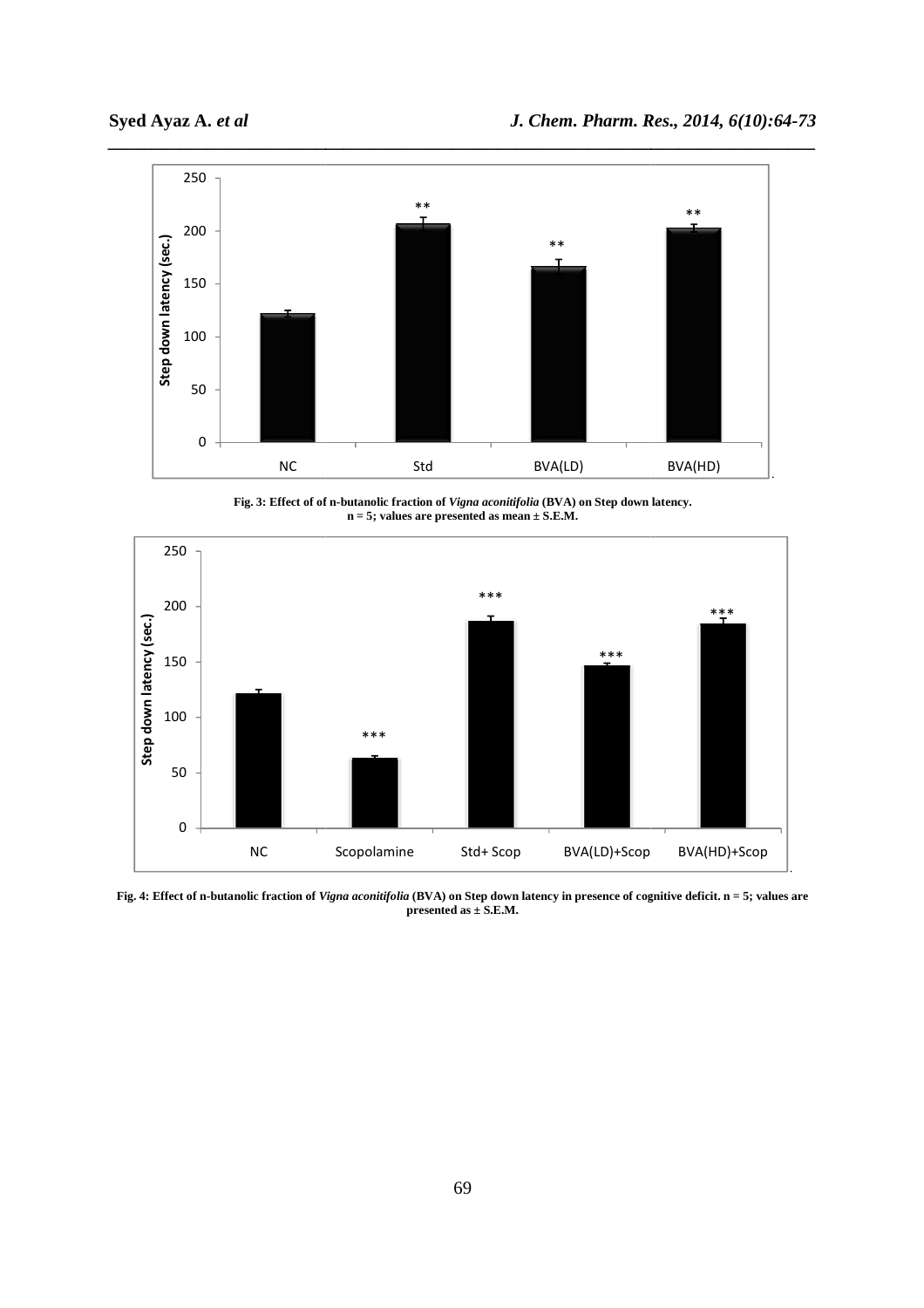

**Fig. 5: Effect of n n-butanolic fraction of** *Vigna aconitifolia* **(BVA) on rectal temperature n = 5; values are presented as mean ± S.E.M. temperature.** 



Fig. 6: Effect of n-butanolic fraction of *Vigna aconitifolia* (BVA) on brain AChE level. **n = 5; values are presented as mean ± S.E.M.**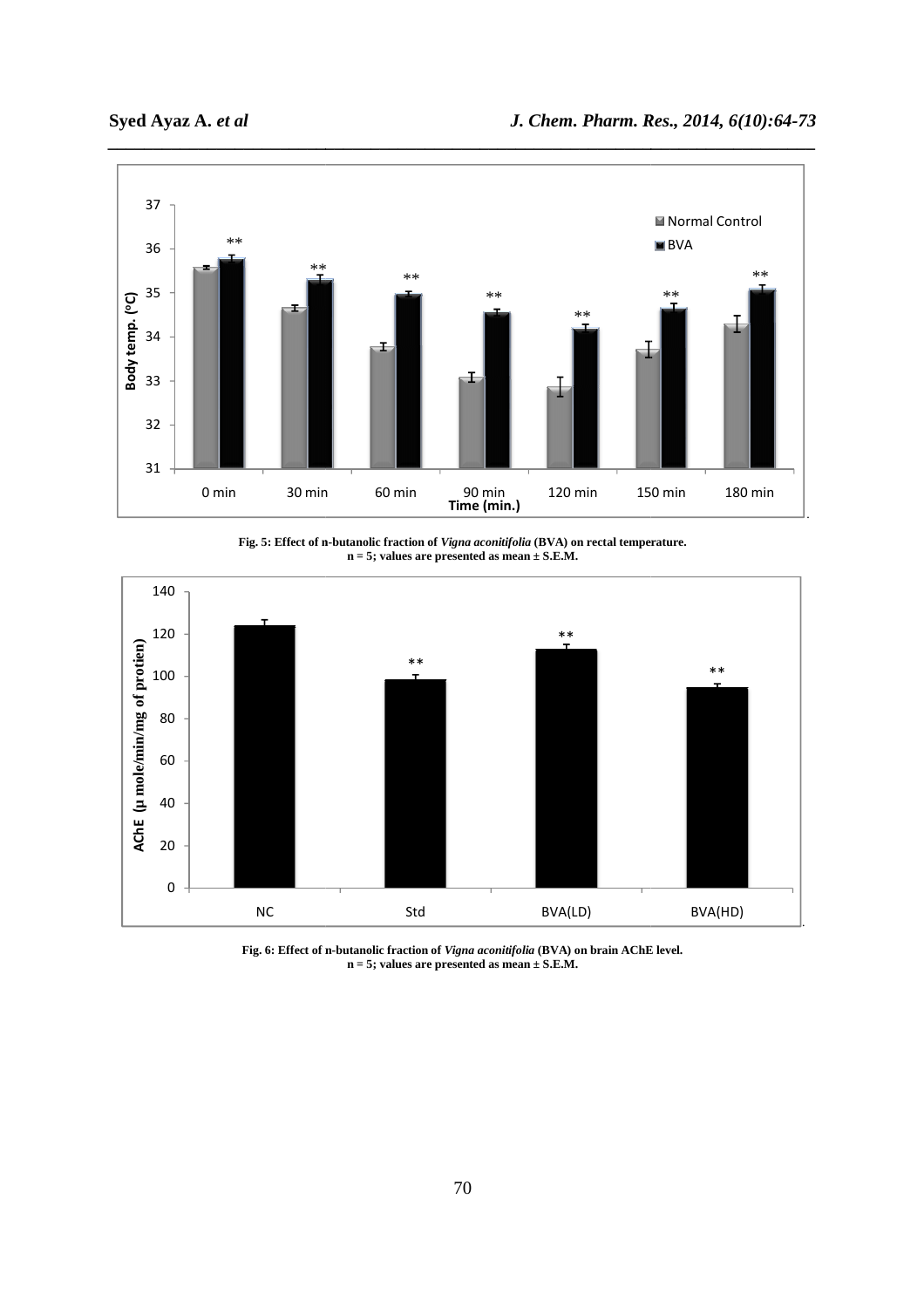

Fig. 7: Effect of n-butanolic fraction of *Vigna aconitifolia* (BVA) on brain AChE level. **n = 5; values are presented as mean ± S.E.M.** 

### **DISCUSSION**

Dementia is a mental disorder characterized by loss of intellectual ability sufficiently sufficiently severely interfering with occupational and social activity of an individual. It may be static, the result of a unique global brain injury, or progressive, resulting in long-term decline due to damage or disease in the body. Age, stress and emotion are conditions that may lead to cognitive dysfunctions, dementia and more ominous threat like Alzheimer's diseases. Alzheimer's disease is progressive neurodegenerative disease characterized by a progressive loss of memory and cognition. Despite the severity and prevalence of this disease, allopathic system of medicine is yet to provide a satisfactory drug [17]. Therefore, we were motivated to explore the potentials of medicinal plants to manage the dementia. *Vigna aconitifolia is* extensively used in Ayurvedic herbal medicine and in d scientific grounds for its neuropharmacological activities and to the best of our knowledge this is the first study to report its possible effects *in vivo* on the CNS. occupational and social activity of an individual. It may be static, the result of a unique global brain injury, or<br>progressive, resulting in long-term decline due to damage or disease in the body. Age, stress and emotion

Memory is the ability of an individual to record sensory stimuli, events, information etc., retain them over short or long periods of time and recall the same at a later date when needed [17]. The perception, learning, memory, and decision making, in other words, all ways in which animals take information about the world through the senses, process, retain, and decide to act on it can be called as cognition [18]. uli, events, information etc., retain them over short or<br>a needed [17]. The perception, learning, memory, and<br>take information about the world through the senses,

A number of drugs have now been introduced in therapy to ameliorate cognitive deficits. Nootropic drugs belong to A number of drugs have now been introduced in therapy to ameliorate cognitive deficits. Nootropic drugs belong to<br>the category of psychotropic agents with selective facilitator effect on intellectual performance, learning A number of drugs have now been introduced in therapy to ameliorate cognitive deficits. Nootropic drugs belong to<br>the category of psychotropic agents with selective facilitator effect on intellectual performance, learning containing saponins, possessed nootropic activity in view of its facilitatory effect on retention of acquired learning in containing saponins, possessed nootropic activity in view of its facilitatory effect on retention of acquired learning in mice. The present study has attempted to correlate the GABA B antagonism with learning and memory. N activity assessed by using elevated plus maze (EPM) and passive avoidance paradigm, behavioral tests models (exteroceptive models). activity assessed by using elevated plus maze (EPM) and passive avoidance paradigm, behavioral tests models<br>(exteroceptive models).<br>EPM is a widely accepted model to study nootropic activity [20]. BVA administered orally f

learning and memory of mice significantly, reflected by diminished TL (the time in which the animal moves from the open arms to the enclosed arms) and enhanced SDL values as compared to control animals. TL and SDL of  $7<sup>th</sup>$ day of treatment reflected acquisition or learning, whereas TL and SDL of  $8<sup>th</sup>$  day reflected retention of learned task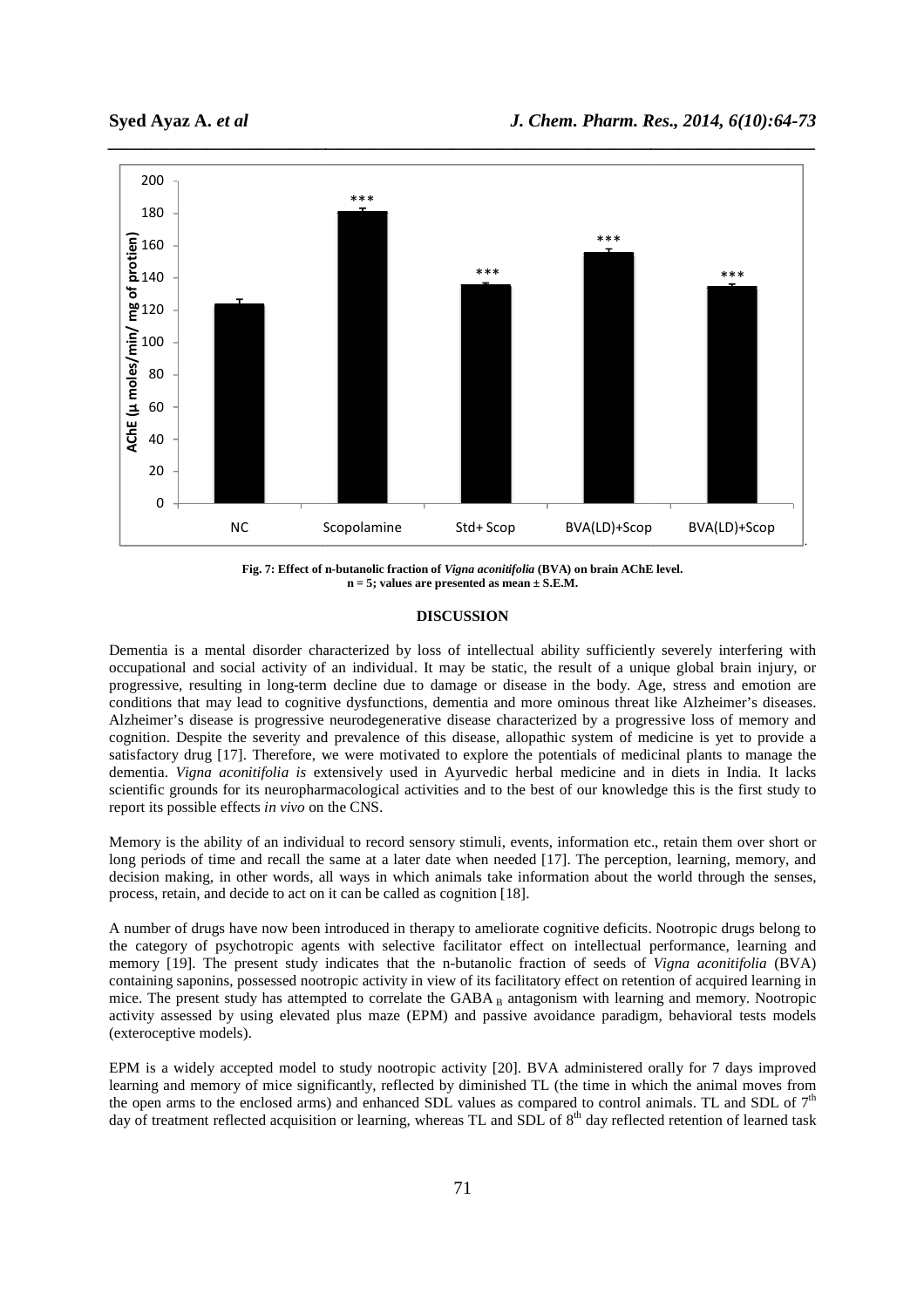or memory. Thus, BVA extract meets a major criterion for nootropic activity, i.e. improvement of memory in absence of cognitive deficit [21].

*\_\_\_\_\_\_\_\_\_\_\_\_\_\_\_\_\_\_\_\_\_\_\_\_\_\_\_\_\_\_\_\_\_\_\_\_\_\_\_\_\_\_\_\_\_\_\_\_\_\_\_\_\_\_\_\_\_\_\_\_\_\_\_\_\_\_\_\_\_\_\_\_\_\_\_\_\_\_*

After ascertaining the memory enhancing effect, we then tested using scopolamine-induced amnesic model (as interoceptive model) to find out whether BVA would be effective in reversing learning and memory deficits assessed by the plus maze and passive avoidance paradigm tests due to cholinergic perturbations. Scopolamine, is a non-selective muscarinic antagonist, induce a transient disruption of memory by blocking postsynaptic muscarinic receptors, [22] memory deficit produced by the scopolamine similar to those found in age related senile CNS dysfunction. Scopolamine interfere with memory and cognitive function and subsequently causes impairment of references (long term) and working (short term) memories [23]. This effect can be antagonized by cholinomimetics, such as physostigmine which increase brain Ach content. Cholinergic neurons in the central cholinergic system (CCS) possess an important function in the process of learning and memory [22]. Through augmentation of CCS function also associated with the pathogenesis of neurodegenerative disorders such as Alzheimer's disease (AD) [24].

Scopolamine, in the present study caused amnesia as observed by increased TL in elevated plus maze and decrease in SDL on passive avoidance paradigm. Pre-treatment for seven days with BVA at the doses of 100mg/kg and 200mg/kg dose-dependently protected the animals from memory deficits produced by scopolamine. These findings suggest the possible neuroprotective role for *Vigna aconitifolia.* Piracetam also revered scopolamine-induced amnesia in agreement with earlier reports [6].

Baclofen induced hypothermia was used to assess the effect of drugs influencing GABA mediated behaviors. It is well known that diazepam, a GABA mimetic drug induces memory impairment and the inhibition of  $GABA_B$ receptor facilitates learning and memory. Baclofen, a GABA<sub>B</sub> agonist induces hypothermia, BVA inhibited the GABA<sub>B</sub> mediated behavior as indicated by diminished hypothermic effect of baclofen. Sarter have postulated that GABA antagonists may enhance cholinergic activity by blocking neurons that reach cholinergic nerve cells of basal forebrain [25].

To find out whether BVA has any central cholinergic activity, the effect of extracts was evaluated for Anti-AChE activity on whole brain of mice. Acetylcholine is considered as the most important neurotransmitter involved in the regulation of cognitive functions. According to the cholinergic hypothesis, memory impairment in patient with the senile dementia is due to selective and irreversible deficiency in the cholinergic functions in the brain [26]. This serves as rational for the use of AChE inhibitors for the symptomatic treatment of AD in its early stages. There are extensive evidences linking decreased cholinesterase activity and improvement in memory [6, 26, 27]. Cognitive dysfunction has been shown to be associated with impaired cholinergic functions and the facilitation of central cholinergic activity with improved memory [28]. Selective loss of cholinergic neurons and decrease in choline acetyltransferase activity was reported to be characteristic feature of senile dementia in AD [29]. Similar results were obtained in a study where *Taverniera cuneifolia* has enhanced memory and protected against scopolamine induced amnesia in mice models [30].

## **CONCLUSION**

Our research findings have displayed a link between memory improving effect and cholinesterase activity. In the present study, effect of BVA on brain AChE was studied both in presence and in absence of cognitive deficit. Scopolamine (0.4mg/kg, p.o.) significantly elevated brain AChE activity. In the present study, BVA extract pretreatment for 7 days (100 and 200 mg/kg, p.o.) inhibited AChE activity in Brain. These results suggest that BAV by virtue of its anticholinesterase property may significantly (p<0.001) enhanced cholinergic neurotransmission in brain and thus enhanced learning and memory functions. Pretreatment with BVA (at the dose of 100mg/kg and 200mg/kg) for 7 days significantly reversed the scopolamine induced rise in AChE level in mice whole brain which indicated neuroprotective effect of BVA.

## **Acknowledgments**

This study is supported by All India Council for Technical Education (AICTE), India. We thank Hon'ble Padmashree Mrs. Fatma Rafiq Zakaria, Chairman, Maulana Azad Educational Trust and Society for providing the research facility. We are thankful to Wockhardt Ltd, Aurangabad for providing animals for the study. We thank Mr. Mohammed Riyaz and Mr. Bhikan Pathan for assisting in the experimental work.